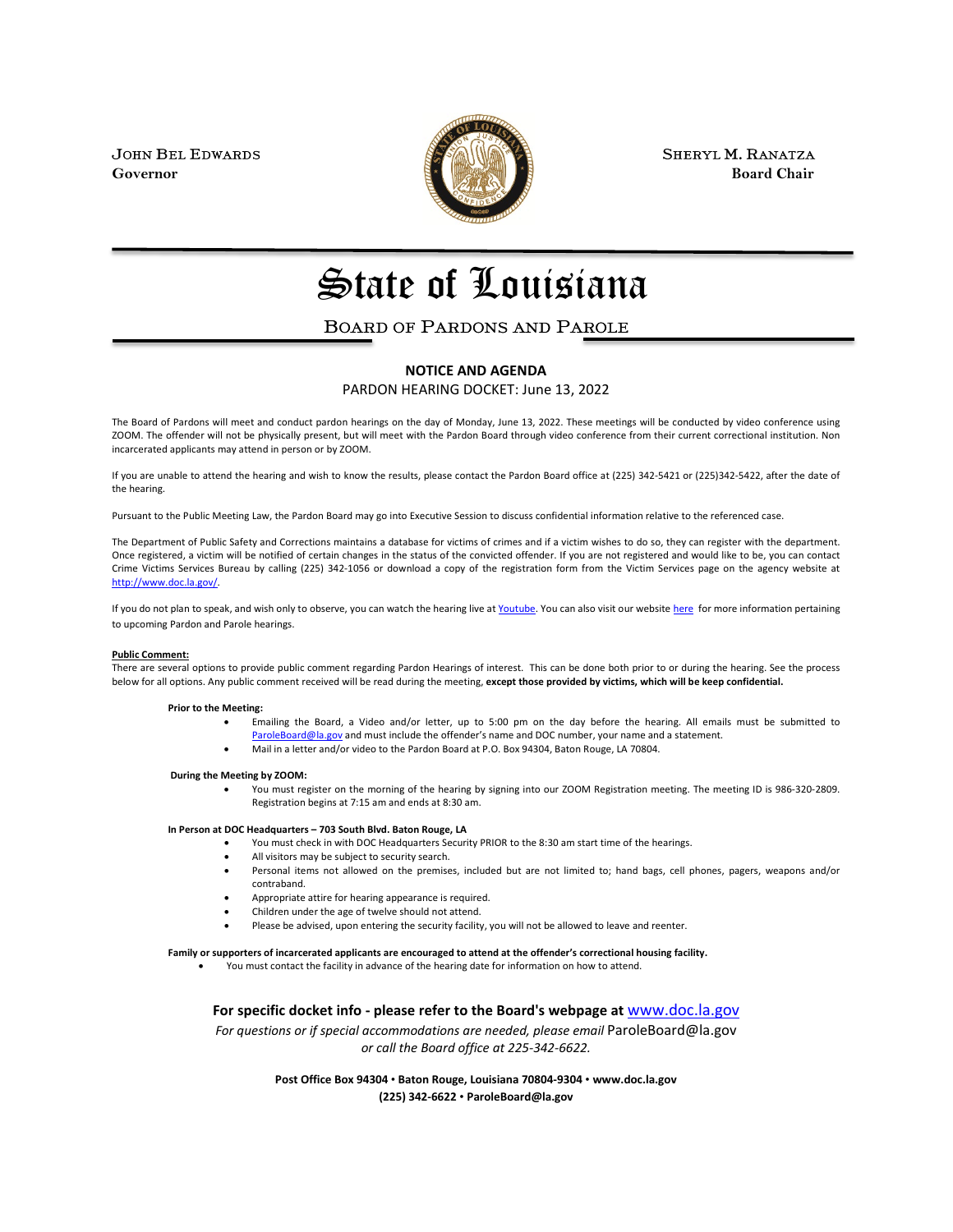

### NOTICE AND AGENDA **LOUISIANA BOARD OF PARDONS REGULAR MEETING Monday, June 13, 2022 8:30 am**

The Louisiana Board of Pardons will meet on Monday, June 13, 2022, at 8:30 am through video conference using ZOOM. Please see the above agenda for meeting ID#.

## **Please silence your cell phones before entering the meeting.**

- 1. Call to Order
- 2. Roll Call
- 3. Public Comment (allowed on request before any action item)
- 4. Regular Business
	- Review and Approval of Minutes, Monday, May 16, 2022 Regular Meeting
	- Consideration of applications for clemency (see docket at doc.la.gov)
	- Administrative review of clemency applications
- 5. New Business
- 6. Adjournment

The Board may convene an Executive Session at any time to discuss information that is confidential and not subject to public disclosure.

*If special accommodations are needed, please visit DOC.LA.GOV for Board contact information. Contact person: John Poche at 225-342-5421*